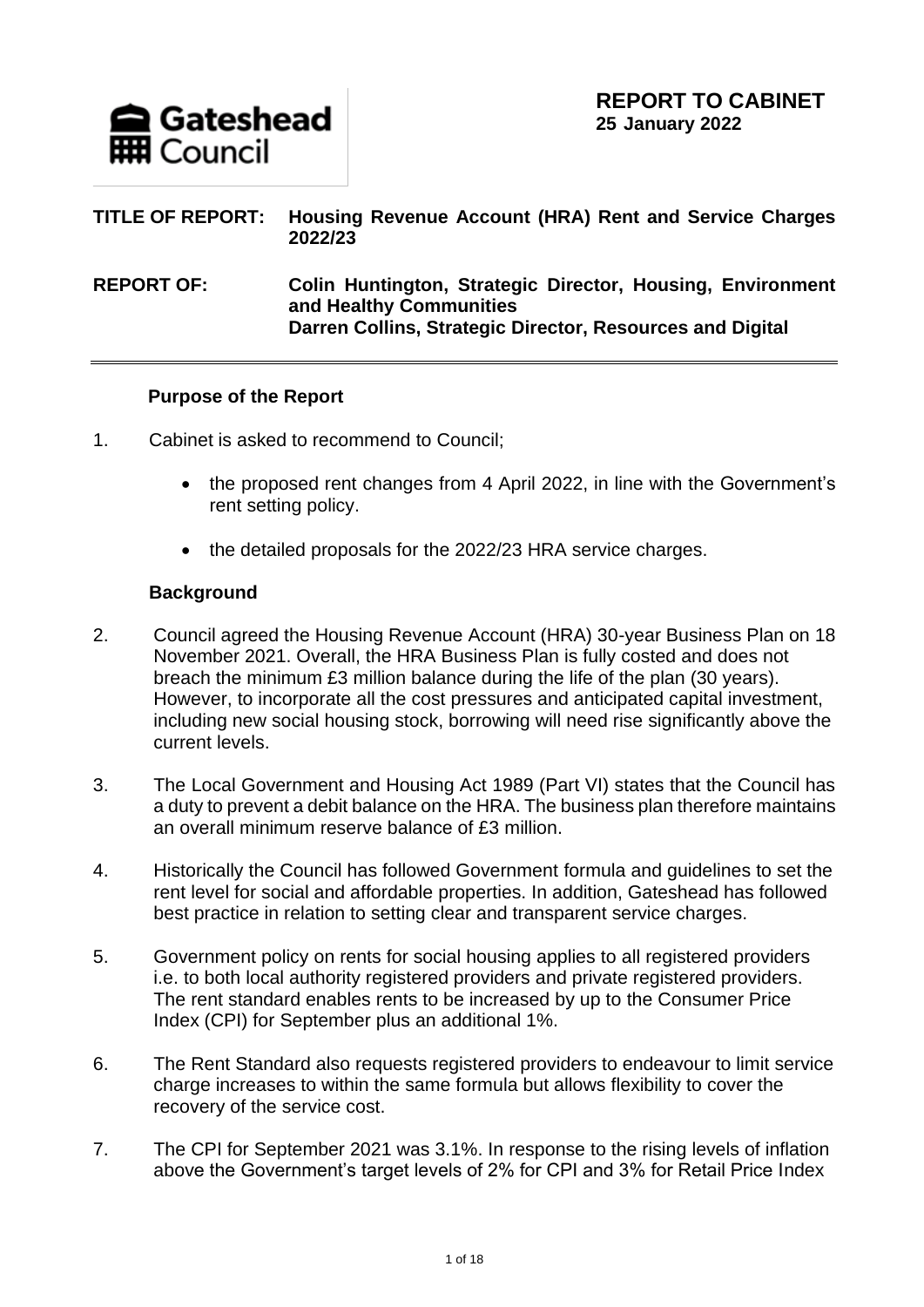(RPI) the Office for Budget Responsibility (OBR) updated the inflation forecasts for the next 5 years. This will therefore impact both income and cost projections.

- 8. A detailed review of Gateshead's fees and charges is carried out each year to ensure the HRA recovers only the full costs associated with providing services to tenants, this includes passing on any savings made to tenants through cost cutting efficiencies implemented by the council.
- 9. Where an inflationary increase is appropriate the September 2021 CPI rate of 3.1% has been applied in line with the inflationary measure used for setting rents. Those charges which relate to General Fund Services, such as Care Call, will be subject to a Fees and Charges report to Cabinet in February 2022.

# **Proposal**

- 10. An increase in rents of 4.1% (2022/23) in line with the rent standard.
- 11. A summary of the recommended changes to the service charges for the HRA 2022/23 is presented in Appendix 3.

### **Recommendations**

- 12. Cabinet is asked to recommend to Council:
	- (i) The 4.1% rent increase from 4 April 2022 as detailed at Appendix 2.
	- (ii) The HRA service charges as detailed in Appendix 3.

For the following reasons:

- (i) To contribute towards setting a Housing Revenue Account for 2022/23 that is not in debit as required under the Local Government and Housing Act 1989 (Part VI).
- (ii) To realise the Council's policies and objectives in relation to the Housing Strategy to maintain and enhance Council Housing provision in Gateshead.
- (ii) To assist in the delivery of the Council's vision for Gateshead as set out in Making Gateshead a Place where Everyone Thrives.

### **CONTACT: Kristina Robson** Extension 3943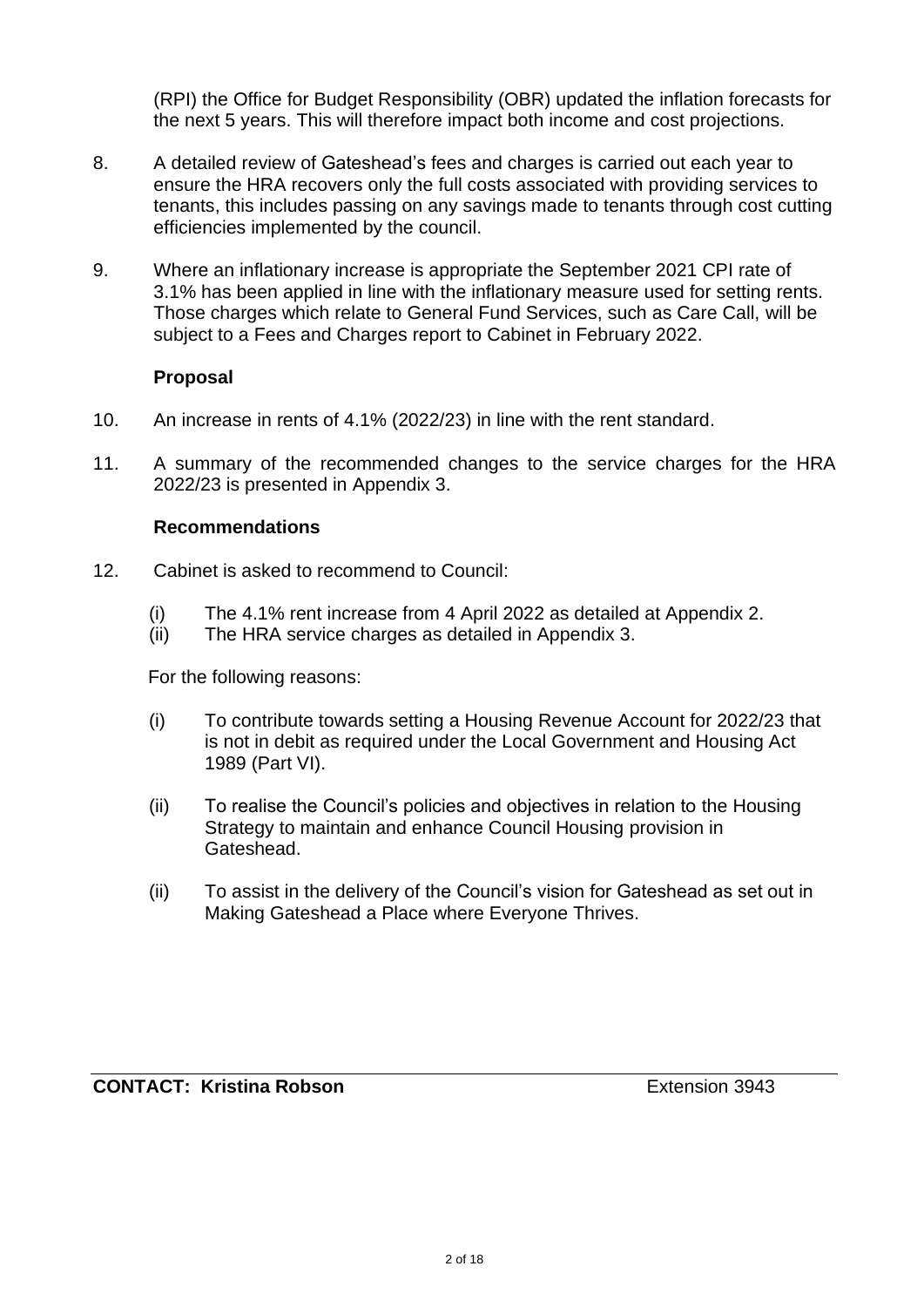# **Policy Context**

- 1. The proposals support the overall vision for Gateshead as set out in Making Gateshead a Place Where Everyone Thrives including achieving the following outcomes: providing good quality housing with a mix of tenures and affordable options that meet the needs of local people including families and older people enabling them to live healthy lives and to make healthy choices, preventing ill health.
- 2. The Housing Strategy 2019-2030 identifies clear housing objectives and priorities, puts forward a vision for housing in Gateshead, and sets a framework for how the Council will deliver services and interventions, and work in partnership with others, in a way that will help achieve those objectives using increasingly scarce resources proportionately and effectively. It includes three overarching strategic objectives:
	- Sustainable housing and economic growth
	- Sustainable neighbourhoods
	- Improved health & wellbeing
- 3. In addition to these overarching objectives one of the key themes embedded in the strategy is supporting the long-term sustainability of the Council's housing stock and the Housing Revenue Account (HRA).

### **Background**

- 4. Historically the Council has followed Government formula and guidelines to set the rent level for social and affordable properties. In addition, Gateshead has followed best practice in relation to setting clear and transparent service charges.
- 5. Government policy on rents for social housing applies to all registered providers i.e. to both local authority registered providers and private registered providers. The rent standard enables rents to be increased by up to Consumer Price Index (CPI) for September plus an additional 1%.
- 6. The Rent Standard also requests registered providers to endeavour to limit service charge increases to within the same formula but allows flexibility to cover the recovery of the service cost.
- 7. The Rent Standard for social rent housing states:
	- 7.1 Registered providers may set the initial rent on properties to be let at social rent at a level that is no higher than formula rent, subject to the rent flexibility level.
	- 7.2 "Rent flexibility level" means either 105% of formula rent or if the accommodation is supported housing 110% of formula rent.
	- 7.3 The weekly rent of an existing tenant may not be increased by more than either (a) CPI (as at September in the previous year) + 1% in any year or (b) if the tenant's rent exceeds the rent flexibility level, CPI in any year.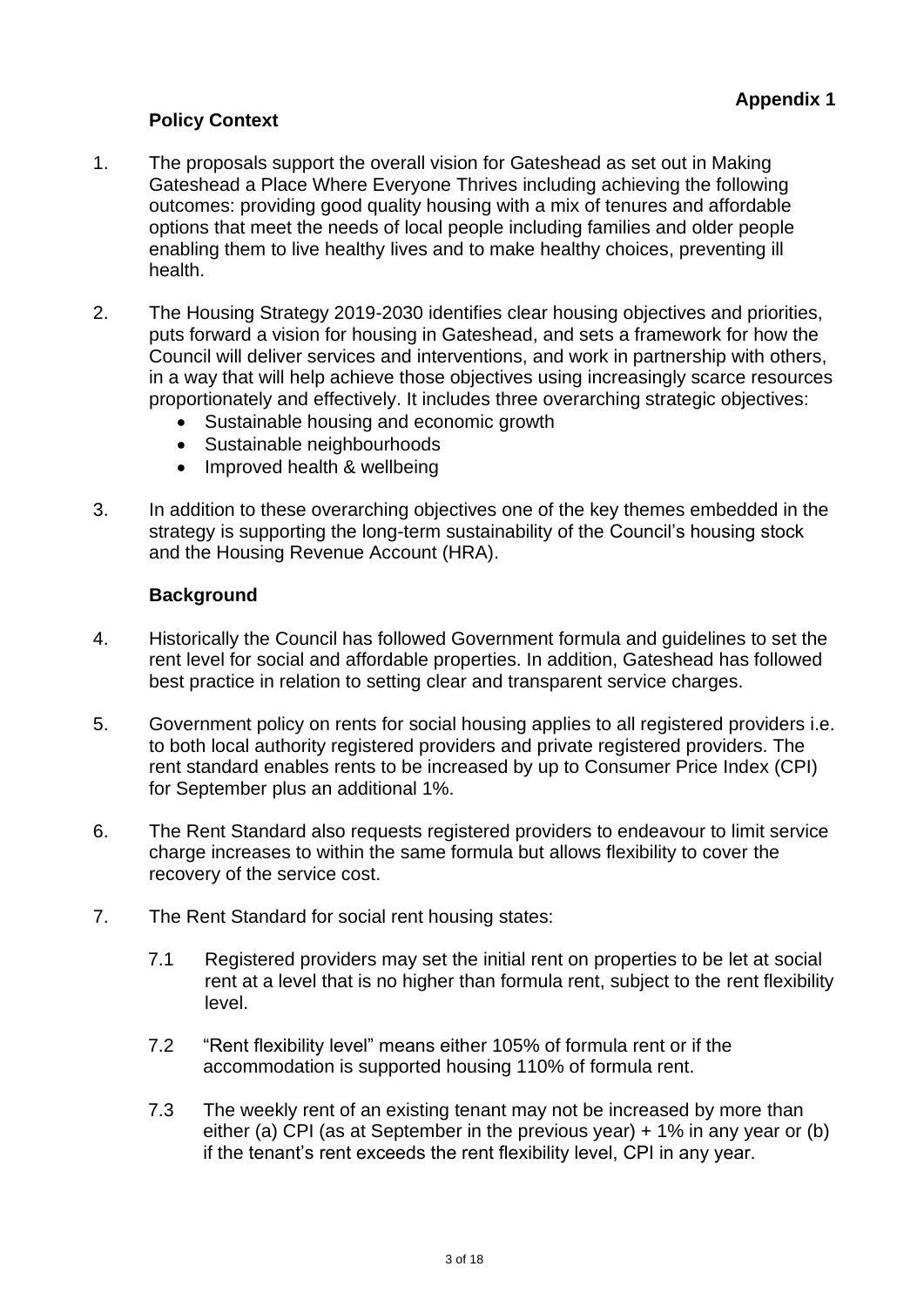- 7.4 Registered providers must not allow rents to rise above the rent cap level for the size of property concerned. Rent caps will be increased annually by CPI  $+ 1.5%$ .
- 8. Affordable rent housing follows the same principles as above with additional guidance covering:
	- 8.1 The maximum gross rent for a tenant under a new tenancy is 80% of the market rent for the tenant's accommodation.
	- 8.2 If the formula rent is higher than 80% of the weekly market rent for the tenant's accommodation, the maximum weekly rent (exclusive of service charges) is formula rent.
	- 8.3 Affordable rent includes all relevant service charges.

#### **Proposed Rent Changes**

9. The maximum rent increase allowable is CPI at September 2021 of 3.1% plus an additional 1%, giving 4.1% in total. Applying that to Gateshead's HRA stock gives average rent values of:

| 50 Weeks Rent        | Affordable Rent   Social Rent |        |
|----------------------|-------------------------------|--------|
| Average Rent 2022/23 | £103.41                       | £83.96 |
| Average Rent 2021/22 | £99.34                        | £80.66 |
| Movement             | £4.07                         | £3.31  |
| % Increase           | 4.10%                         | 4.10%  |

- 10. Not applying the maximum rent increase of 4.1% is an option but this would have a significant impact on viability of the HRA as any increase below this level would reduce the base rent figure upon which all future rent increases would be calculated. For example, a CPI-only increase of 3.1% would reduce an indicative rent revenue in 2022/23 alone by an estimated £0.750m.
- 11. 71% of council tenants are in receipt of either housing benefit or universal credit welfare support.
- 12. A summary of the average social rent charges is shown in appendix 2. A similar breakdown is not provided for affordable rent properties as this applies to 42 properties only varying from flats acquired above shops to new build assisted living schemes.

#### **Service Charges**

13. There are both mandatory and discretionary service charges in the HRA. Mandatory charges include energy costs and services, sheltered scheme officers, caretaking, cleaning and concierge. Discretionary include leased furniture packages, gardening and garages. Out of the 18,750 live dwellings 5,598 tenants are liable for mandatory service charges (29.9%) and 2,218 tenants take up discretionary services (11.8%). The Council raises £5.2m from charges to tenants of which £1m relates to general fund services and are included in the wider Council Revenue Budget.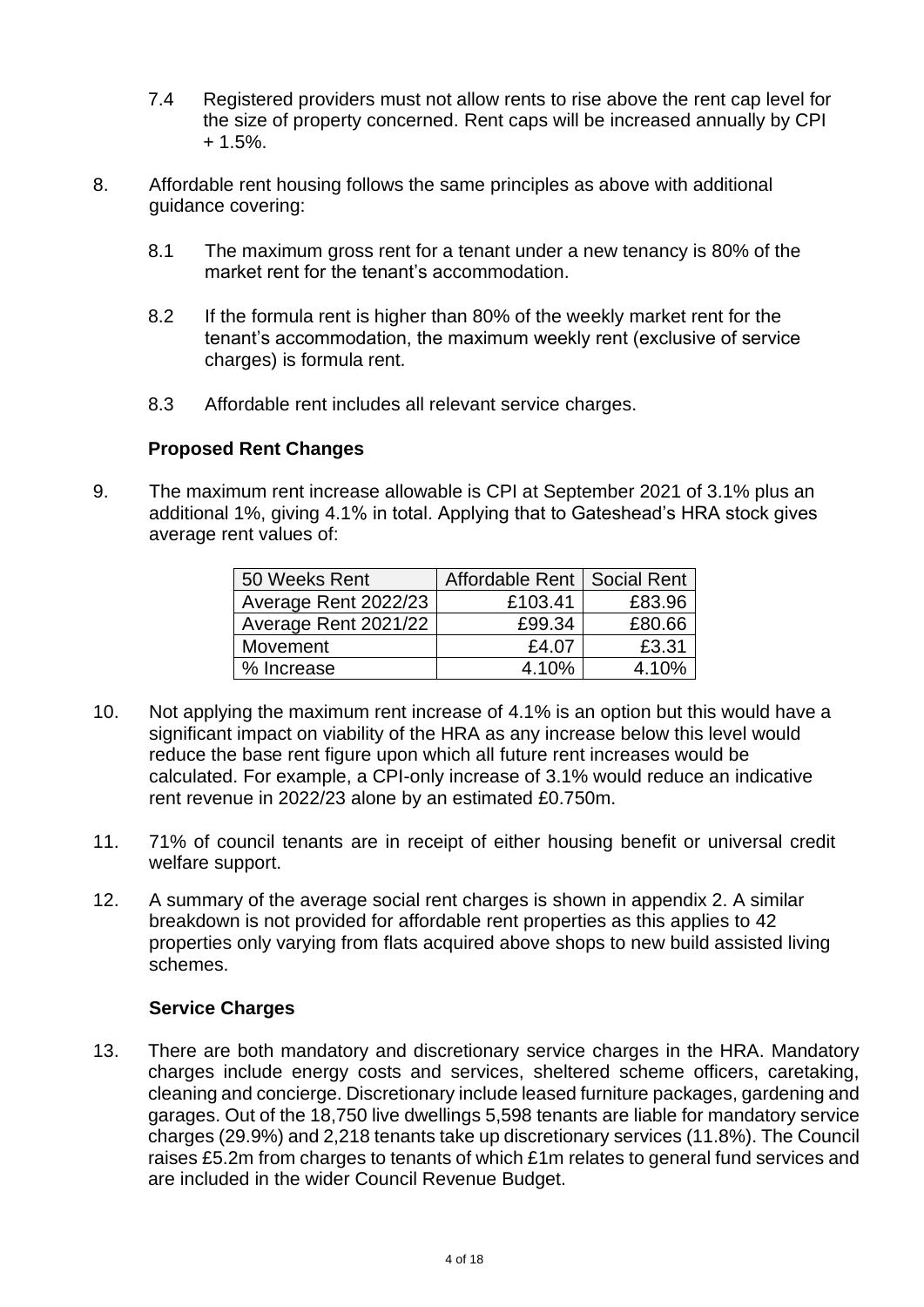- 14. As per paragraph 11 a total of 71% of tenants are in receipt of welfare support. A number of the Council charges for services are eligible for benefit; these are primarily services associated with buildings and cover charges such as cleaning, concierge, caretaking and part of the Sheltered Scheme Wardens. Some of the proposed increases relating to utility costs are not benefit eligible but these are charges driven by market factors.
- 15. Guidance from Central Government is that fees and charges should cost recover in full where applicable. This is to protect other tenants from essentially contributing to costs that they are not responsible for. Where possible the proposed increases recover the full cost of services.
- 16. The council must produce a transparent process to ensure that actual revenue-only costs are identifiable and reasonable. In determining fees, it must be assumed that all properties are charged equally, no allowance can be made for any void properties held unless they are already declared surplus and earmarked for demolition. Where applicable any savings from efficiencies or changes to working practices are passed onto the service users.
- 17. It is proposed to continue to step the increase in charges associated with the cleaning of communal areas in low-rise and mid-rise blocks to mitigate any disproportionately high percentage increase.
- 18. A full listing of all fees and charges for 2022/23 is presented at Appendix 3. As part of the process of setting the proposed service charges an Integrated Impact Assessment is undertaken on the levels of rent and service charge increases (Appendix 4).
- 19. The charges for furnishings and laundry and cleaning of corridors and windows within Angel Court and gas heating in Warwick Court are proposed to be reduced to reflect actual charges/costs of providing the services.
- 20. There is no proposed change to gas heating in communal areas and cleaning (separate units only) within sheltered accommodation, the maintenance of the fire safety system at Regent Court, the admin charge for the furniture scheme, the gardening scheme and garages.
- 21. Inflationary increases of CPI of 3.1% are proposed to be applied to repairs and maintenance of communal areas, outside use of communal lounges, use of guest rooms at sheltered accommodation, mortgage and rent references.
- 22. Charges for the Winlaton Assisted Living Scheme are included as part of the affordable rent for the scheme and are therefore subject to a 4.1% increase in line with the affordable rent formula.
- 23. Charges for care call and the home support service charges at Angel Court are Council General Fund services and as such the level of charges will be determined via the Fees and Charges report to Cabinet in February 2022.
- 24. All other charges are proposed to be charged at full cost recovery which for some charges will result in an increase above inflation especially in areas where there may have been stepped increases in charges previously applied.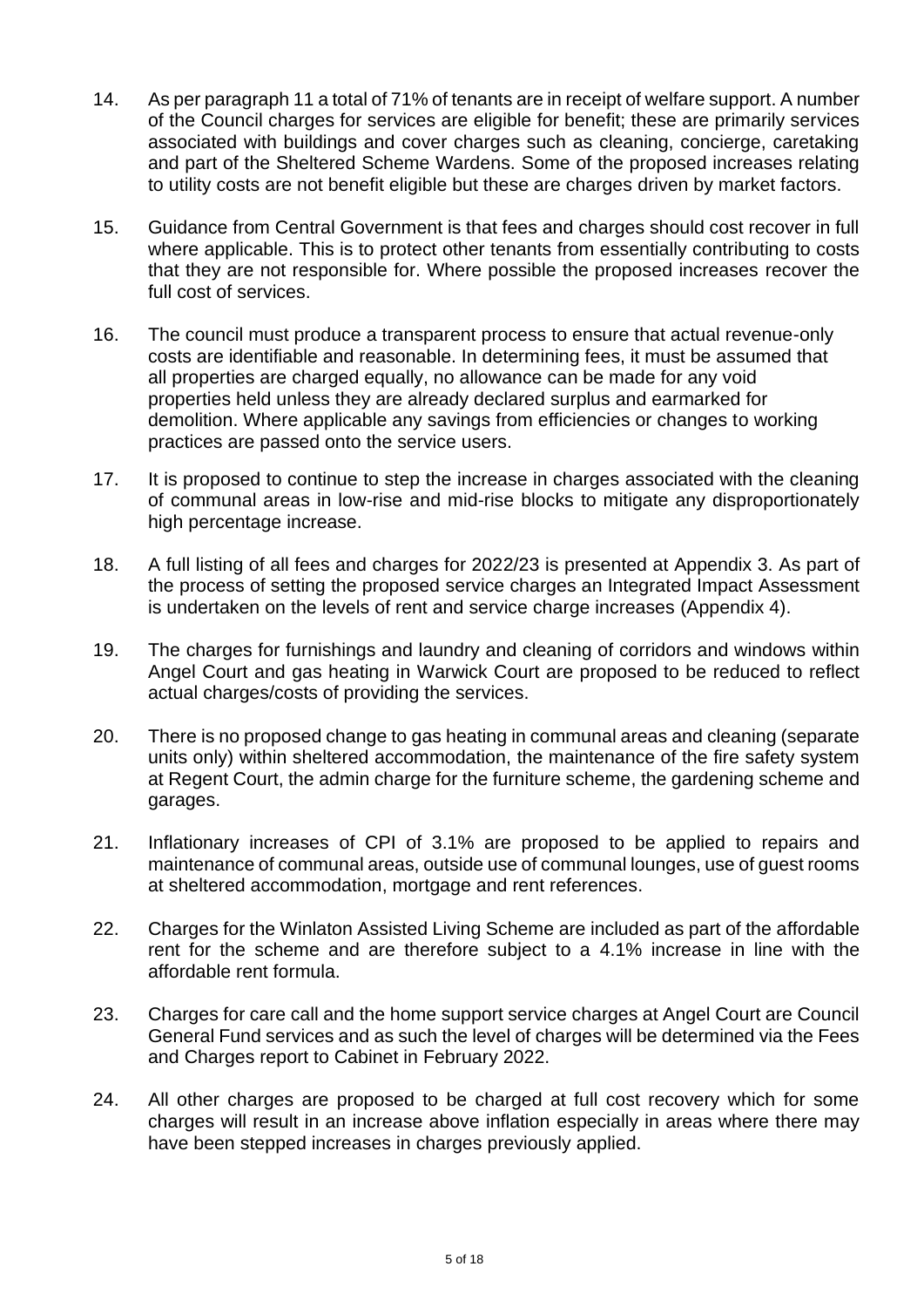#### **Consultation**

25. Consultation has taken place with the Leader and Deputy Leader and Cabinet Members for Housing and also with The Strategic Housing Board.

#### **Alternative Options**

26. Alternative approaches are mentioned in the report but are not proposed due to the detrimental impact on the viability of the HRA.

#### **Implications of Recommended Option**

#### 27. **Resources**

a. **Financial Implications** – The Strategic Director, Resources and Digital confirms that the financial implications associated with the proposed increases in the rent and service charges will be incorporated into the HRA budget 2022/23, 5 year and 30-year plan to be considered by Cabinet in February 2022.

The estimated additional income to the HRA will in part be determined by the average number of void properties, the number of right to buy sales and any additions to the housing stock portfolio. These assumptions are currently under review.

- b. **Human Resources Implications** Nil.
- c. **Property Implications** the review of the HRA Asset Strategy will be underpinned by a robust business plan to which the level of rent is a significant enabler.
- 28. **Risk Management Implications**  The added risks arising from self-financing and welfare reform means that the Council must continue to manage and maintain its housing stock from the rents collected. The 30-year HRA business plan will enable this to be monitored and ensure that decisions are made, where appropriate, to ensure the housing stock is maintained in the future.
- 29. **Equality and Diversity Implications**  An integrated impact assessment has been carried out to identify potential implications and impacts related to protected characteristics identified in the Equality Act 2010.
- 30. **Crime and Disorder Implications**  Nil
- 31. **Health Implications**  Nil
- 32. **Sustainability and climate emergency Implications**  The recommendations in the report will help deliver a more Sustainable Gateshead and support the delivery of the HRA Asset Strategy which includes carbon neutrality targets for the Council's housing stock.
- 33. **Human Rights Implications**  Nil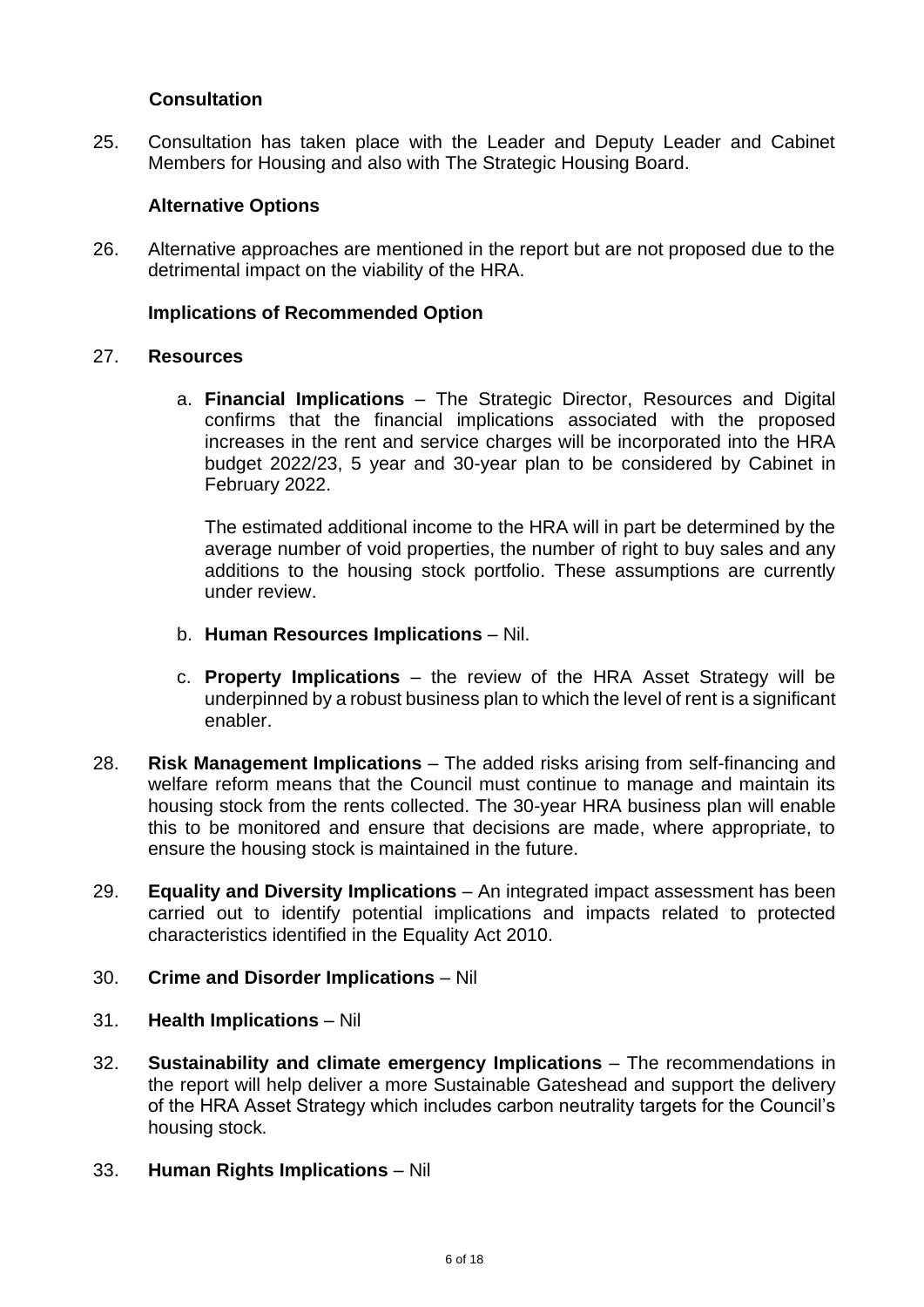34. **Ward Implications** – All wards will be affected by the proposals in this report.

### **Background Information**

Limit on Annual Rent Increases 2022/23 Rent Standard April 2020 Policy Statement on rents for social housing 2019 The Housing Revenue Account Self Financing Determinations February 2012 Welfare Reform Act 2016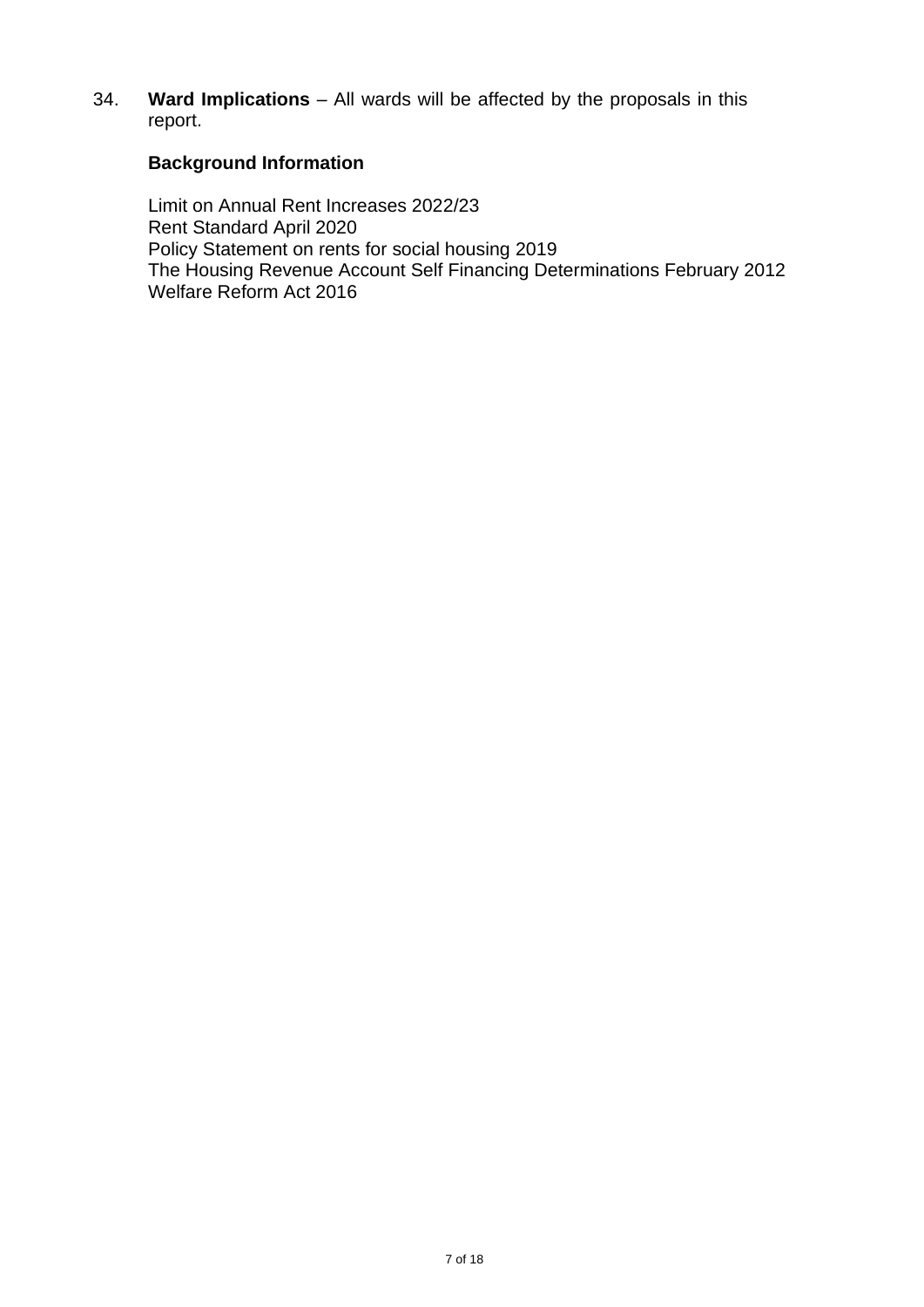# **Proposed Social Rent 2022/23**

| <b>Property</b><br><b>Type</b> | <b>Number</b>  | £'s<br>Average<br><b>Increase</b> | <b>Basic Rent</b><br>50 weeks | Average of 2021-22 Average of 2022-23<br><b>New Rent</b><br>50 weeks |
|--------------------------------|----------------|-----------------------------------|-------------------------------|----------------------------------------------------------------------|
| <b>BBUN</b>                    | 3,088          | £3.31                             | 80.69                         | 84.00                                                                |
| 0BED                           | 16             | £2.94                             | 71.83                         | 74.78                                                                |
| 1BED                           | 1,748          | £3.17                             | 77.23                         | 80.40                                                                |
| 2BED                           | 1,256          | £3.48                             | 84.96                         | 88.45                                                                |
| 3BED                           | 68             | £3.81                             | 92.85                         | 96.66                                                                |
| <b>EFLA</b>                    | 4,622          | £2.98                             | 72.80                         | 75.78                                                                |
| 0BED                           | 160            | £2.49                             | 60.66                         | 63.15                                                                |
| 1BED                           | 1,977          | £2.82                             | 68.77                         | 71.59                                                                |
| 2BED                           | 2,307          | £3.13                             | 76.35                         | 79.48                                                                |
| 3BED                           | 173            | £3.37                             | 82.18                         | 85.55                                                                |
| 4BED                           | 5              | £3.73                             | 90.98                         | 94.71                                                                |
| <b>EHOU</b>                    | 10,615         | £3.45                             | 84.22                         | 87.67                                                                |
| 1BED                           | 111            | £2.81                             | 68.63                         | 71.44                                                                |
| 2BED                           | 4,747          | £3.31                             | 80.79                         | 84.10                                                                |
| 3BED                           | 5,414          | £3.57                             | 87.05                         | 90.62                                                                |
| 4BED                           | 336            | £3.77                             | 91.83                         | 95.59                                                                |
| 5BED                           | 4              | £3.98                             | 97.11                         | 101.09                                                               |
| 8BED                           | 1              | £4.65                             | 113.31                        | 117.96                                                               |
| 6BED                           | 1              | £4.70                             | 114.62                        | 119.32                                                               |
| 7BED                           | 1              | £4.96                             | 120.96                        | 125.92                                                               |
| <b>EMAI</b>                    | 164            | £3.27                             | 79.87                         | 83.15                                                                |
| 2BED                           | 63             | £3.13                             | 76.30                         | 79.43                                                                |
| 3BED                           | 101            | £3.37                             | 82.10                         | 85.47                                                                |
| <b>ESHB</b>                    | 8              | £3.11                             | 75.92                         | 79.03                                                                |
| 1BED                           | $\overline{4}$ | £2.96                             | 72.08                         | 75.04                                                                |
| 2BED                           | $\overline{4}$ | £3.27                             | 79.76                         | 83.02                                                                |
| <b>EISHF</b>                   | 211            | £3.02                             | 73.71                         | 76.73                                                                |
| 1BED                           | 141            | £2.93                             | 71.48                         | 74.40                                                                |
| 2BED                           | 70             | £3.21                             | 78.22                         | 81.42                                                                |
| <b>Grand Total</b>             | 18,708         | £3.31                             | 80.66                         | 83.96                                                                |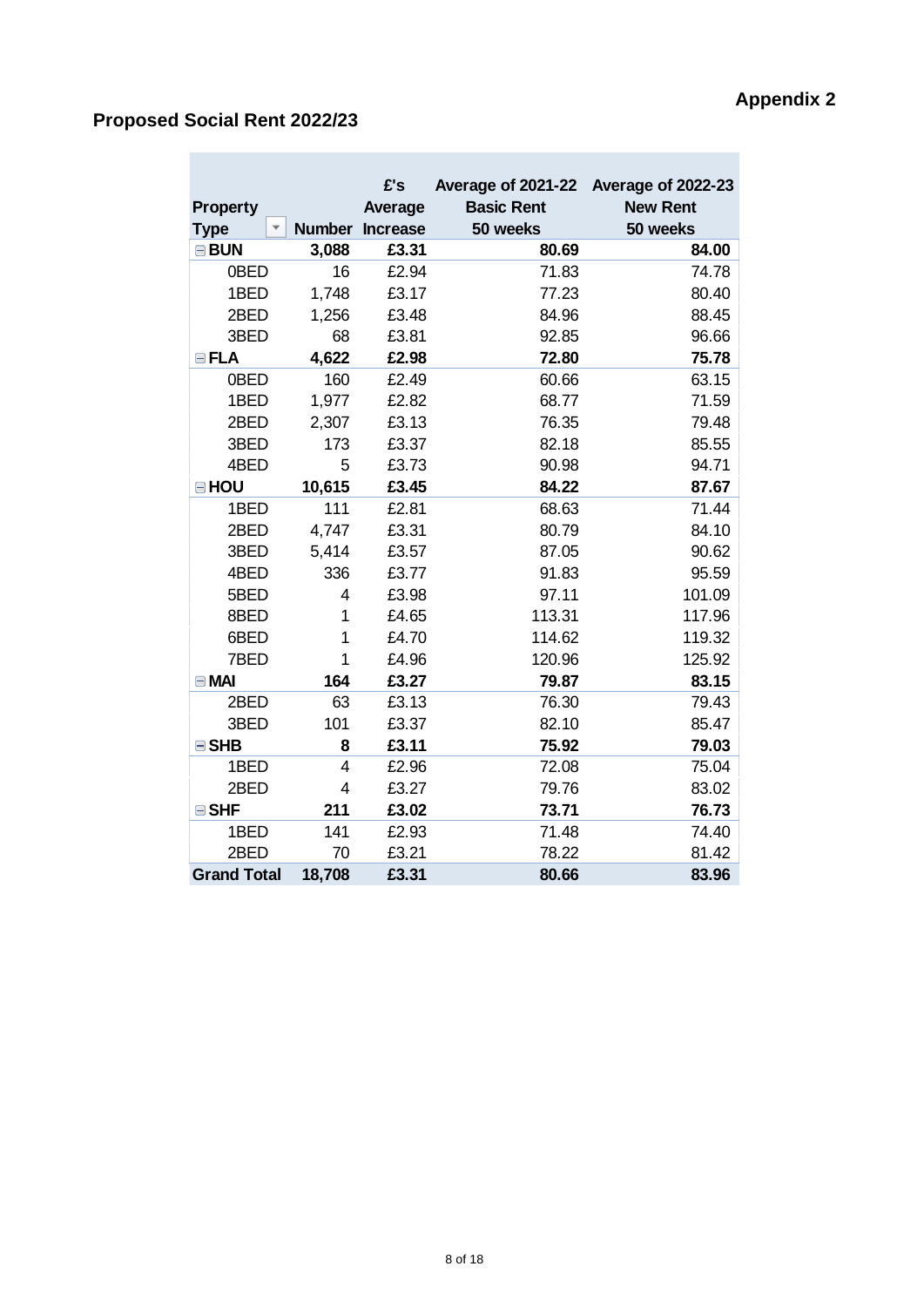|                |                                                    |            |                                            | 3.1% CPI at Sept 2021                       |                       |
|----------------|----------------------------------------------------|------------|--------------------------------------------|---------------------------------------------|-----------------------|
| Ref            | <b>SERVICES</b>                                    | <b>VAT</b> | <b>CURRENT</b><br><b>CHARGE</b><br>2021/22 | <b>PROPOSED</b><br><b>CHARGE</b><br>2022/23 | <b>Movement</b>       |
|                |                                                    |            | £ per Week                                 |                                             | £ per Week £ per Week |
|                | <b>WARWICK COURT MULTI STOREY</b>                  |            |                                            |                                             |                       |
|                | <b>Gas Heating</b>                                 |            |                                            |                                             |                       |
| 1              | Bed-sit                                            | O/S        | 3.44                                       | 3.22                                        | $-0.22$               |
| 2              | One Bed Flat                                       | O/S        | 5.09                                       | 4.76                                        | $-0.33$               |
|                | Repairs & Maintenance of Communal Areas            |            |                                            |                                             |                       |
| 3&4            | Bed-sit & One Bed Flat                             | O/S        | 3.87                                       | 3.99                                        | 0.12                  |
|                | <b>EAST ST FLATS</b>                               |            |                                            |                                             |                       |
|                | Gas Heating & Hot Water                            |            |                                            |                                             |                       |
| 5              | Bed-sit                                            | O/S        | 4.86                                       | 4.98                                        | 0.12                  |
| 6              | One Bed Flat                                       | O/S        | 7.45                                       | 7.64                                        | 0.19                  |
| $\overline{7}$ | Two Bed Flat                                       | O/S        | 9.39                                       | 9.63                                        | 0.24                  |
| 8              | Three Bed Flat                                     | O/S        | 11.66                                      | 11.96                                       | 0.30                  |
|                | ANGEL COURT EXTRA CARE SCHEME                      |            |                                            |                                             |                       |
| 9              | Gas & Electric                                     | O/S        | 18.34                                      | 21.49                                       | 3.15                  |
|                | <b>Communal Facilities</b>                         |            |                                            |                                             |                       |
| 10             | Maintenance of Communal Areas - Flats              | O/S        | 9.00                                       | 9.13                                        | 0.13                  |
| 11             | Maintenance of Communal Areas - Bungalows          | O/S        | 1.42                                       | 1.44                                        | 0.02                  |
| 12             | Furnishings and laundry - Flats                    | O/S        | 1.60                                       | 1.04                                        | $-0.56$               |
| 13             | Furnishings and laundry - Bungalows                | O/S        | 0.34                                       | 0.22                                        | $-0.12$               |
| 14             | Scheme manager                                     | O/S        | 12.76                                      | 13.12                                       | 0.36                  |
| 15             | Cleaning of corridors and windows                  | O/S        | 8.78                                       | 8.50                                        | $-0.28$               |
| 16             | Provision of domestic home support                 | O/S        | 9.11                                       | 9.11                                        | 0.00                  |
|                | SHELTERED ACCOMMODATION                            |            |                                            |                                             |                       |
|                | <b>Gas Heating</b>                                 |            |                                            |                                             |                       |
| 18             | Flat one bed                                       | O/S        | 8.05                                       | 9.47                                        | 1.42                  |
| <b>18A</b>     | Flat two bed                                       | O/S        | 8.94                                       | 10.52                                       | 1.58                  |
| 19             | Sheltered Scheme Officer Properties                | O/S        | 9.84                                       | 11.57                                       | 1.73                  |
| 20             | Communal Areas                                     | O/S        | 1.39                                       | 1.39                                        | 0.00                  |
|                | Electricity                                        |            |                                            |                                             |                       |
| 21             | Flat                                               | O/S        | 4.18                                       | 5.40                                        | 1.22                  |
| 22             | <b>Sheltered Scheme Officer Properties</b>         | O/S        | 5.48                                       | 7.08                                        | 1.60                  |
| 23             | <b>Communal Areas</b>                              | O/S        | 3.88                                       | 5.01                                        | 1.13                  |
|                | Repairs & Maintenance of Communal Areas (contained |            |                                            |                                             |                       |
| 24             | units only)                                        | O/S        | 2.24                                       | 2.31                                        | 0.07                  |
|                | Cleaning                                           |            |                                            |                                             |                       |
| 25             | Cleaning (communal areas for contained units only) | O/S        | 6.73                                       | 6.98                                        | 0.25                  |
| 26             | Cleaning (communal lounge for separate units only) | O/S        | 0.56                                       | 0.56                                        | 0.00                  |
|                | <b>Sheltered Scheme Officers</b>                   |            |                                            |                                             |                       |
| 27/28          | Sheltered Scheme Officer                           | O/S        | 13.77                                      | 14.16                                       | 0.39                  |
| 29             | Mobile Sheltered Scheme Officer                    | O/S        | 7.77                                       | 7.99                                        | 0.22                  |
|                |                                                    |            |                                            |                                             |                       |
| 30             | Concessionary TV Licence (£7.50 p.a per room)      | Е          | 0.15                                       | 0.15                                        | 0.00                  |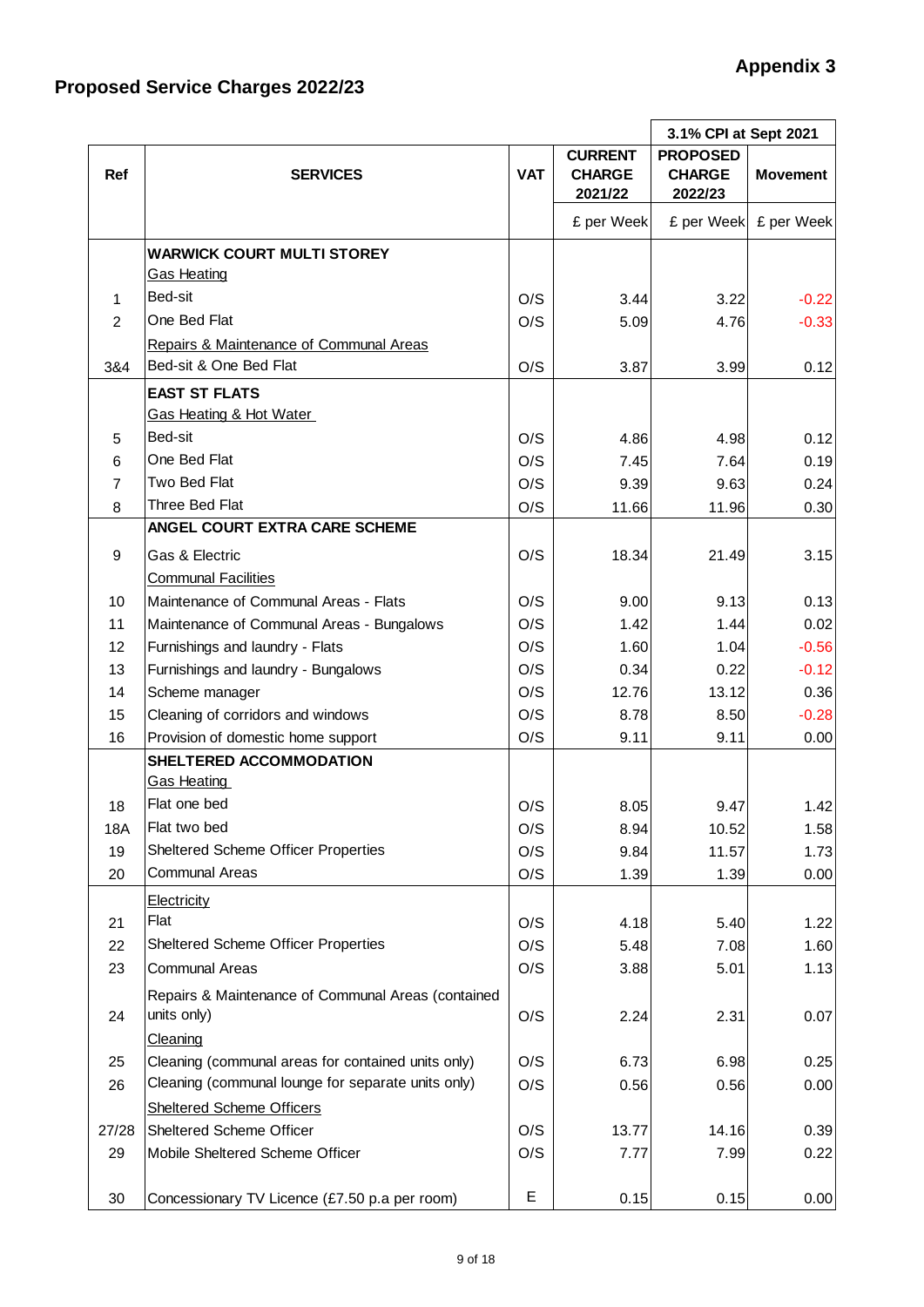| O/S<br>31<br>Communal Areas - Cleaning<br>2.26<br>2.51           | 0.25 |
|------------------------------------------------------------------|------|
|                                                                  |      |
| <b>MID RISE BLOCKS</b>                                           |      |
| O/S<br>32<br>Communal Areas - Cleaning<br>5.04<br>5.47           | 0.43 |
| <b>MULTI STOREY FLATS</b>                                        |      |
| Concierge & cleaning<br>O/S<br>33<br>9.94<br>10.21               | 0.27 |
| O/S<br>34<br>9.15<br>9.53<br>Caretaking & cleaning               | 0.38 |
| <b>REGENT COURT</b>                                              |      |
| Maintenance of fire safety system<br>O/S<br>35<br>1.66<br>1.66   | 0.00 |
| <b>DISPERSED HOMELESS UNITS</b>                                  |      |
| Heat & light                                                     |      |
| Sharing Bed-sit (each)<br>O/S<br>36                              |      |
| Two Bed Flat<br>O/S<br>37                                        |      |
| Three Bed Flat<br>O/S<br>38                                      |      |
| <b>Furnishings</b>                                               |      |
| Sharing Bed-sit (each)<br>O/S<br>39                              |      |
| Two Bed Flat<br>O/S<br>40                                        |      |
| Three Bed Flat<br>O/S<br>41                                      |      |
| Warden<br>O/S<br>42                                              |      |
| Laundry<br>O/S<br>43                                             |      |
| Cleaning<br>O/S<br>44                                            |      |
| <b>OUTSIDE USE OF COMMUNAL LOUNGES</b>                           |      |
| Up to 1 hour<br>E<br>7.70<br>7.94<br>45                          | 0.24 |
| E<br>Up to 2 hours<br>14.15<br>14.59<br>46                       | 0.44 |
| E<br>1 Session (2 - 4 hours)<br>47<br>21.81<br>22.49             | 0.68 |
| E<br>48<br>2 Sessions<br>40.09<br>41.33                          | 1.24 |
| E<br>49<br>3 Sessions<br>55.59<br>57.31                          | 1.72 |
| <b>ACCOMMODATION</b>                                             |      |
| No en-suite amenities                                            |      |
| Single (charge per night)<br>S<br>7.87<br>8.11<br>50             | 0.24 |
| Couple (charge per night)<br>S<br>51<br>8.96<br>9.24             | 0.28 |
| Partial en-suite                                                 |      |
| Single (charge per night)<br>52<br>S<br>9.76<br>10.06            | 0.30 |
| Couple (charge per night)<br>$\mathbf S$<br>53<br>10.64<br>10.32 | 0.32 |
| Full en-suite                                                    |      |
| Single (charge per night)<br>$\mathbf S$<br>54<br>11.12<br>11.46 | 0.34 |
| Couple (charge per night)<br>$\mathbf S$<br>55<br>12.25<br>12.63 | 0.38 |
| <b>KITCHEN APPLIANCES</b>                                        |      |
| Portobello<br>$\mathbf S$<br>56<br>0.41<br>0.41                  | 0.00 |
| Cranesville<br>$\mathbf S$<br>2.71<br>57<br>2.71                 | 0.00 |
| Millbrook<br>$\mathbb S$<br>58<br>1.70<br>1.70                   | 0.00 |
| Norfolk Place<br>$\mathbb S$<br>59<br>2.71<br>2.71               | 0.00 |
| Hallgarth<br>$\mathbf S$<br>60<br>1.70<br>1.70                   | 0.00 |
| <b>FURNITURE PACKAGES</b>                                        |      |
| E<br>Mini Package<br>10.98<br>11.43<br>65                        | 0.45 |
| Package Option 1<br>E<br>66<br>20.05<br>20.87                    | 0.82 |
| E<br>67<br>Package Option 2<br>28.58<br>29.75                    | 1.17 |
| Package Option 3<br>E<br>36.97<br>38.49<br>68                    | 1.52 |
| E<br>Package Option 4<br>45.35<br>69<br>47.22                    | 1.87 |
| E<br>70<br>Admin Charge<br>2.14<br>2.14                          | 0.00 |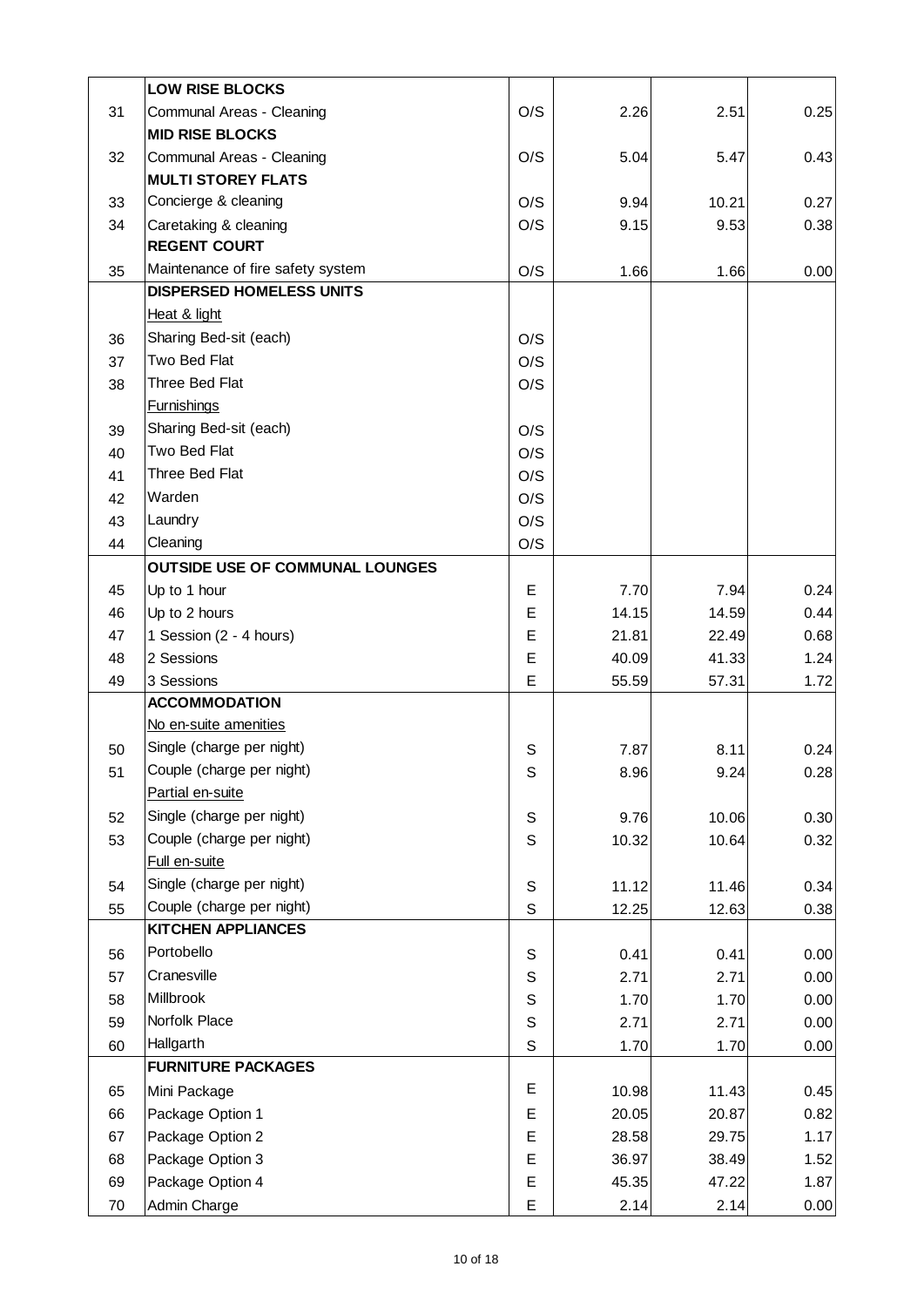|     | <b>GARAGES</b>                            |                      |        |        |      |
|-----|-------------------------------------------|----------------------|--------|--------|------|
| 71  | <b>Brick Garages (Council)</b>            | O/S                  | 5.54   | 5.54   | 0.00 |
| 72  | <b>Brick Garages (Private)</b>            | S                    | 9.34   | 9.34   | 0.00 |
| 73  | <b>Commercial Use</b>                     | S                    | 12.21  | 12.21  | 0.00 |
| 74  | <b>Commercial Storage</b>                 | S                    | 20.42  | 20.42  | 0.00 |
| 75  | Parking Bays                              | S                    | 21.81  | 21.81  | 0.00 |
| 76  | <b>DIGITAL AERIAL PROVISION</b>           | S                    | 0.22   | 0.22   | 0.00 |
|     | CARE ALARMS, LIFELINES / DISPERSED ALARMS |                      |        |        |      |
| 77A | <b>Sheltered Scheme</b>                   | $S^*$                | 4.16   | 4.16   | 0.00 |
| 77B | <b>Bronze</b>                             | $\mathsf{S}^*$       | 5.41   | 5.41   | 0.00 |
| 77C | Silver                                    | $\mathsf{S}^*$       | 6.14   | 6.14   | 0.00 |
| 77D | Gold                                      | $\mathsf{S}^*$       | 9.36   | 9.36   | 0.00 |
| 77F | Platinum - New Charge                     | $\mathsf{S}^*$       | 20.59  | 20.59  | 0.00 |
| 77E | Smoke Alarm Monitoring                    | $\mathsf{S}^{\star}$ | 0.75   | 0.75   | 0.00 |
| 78  | Mortgage questionnaire                    | $\mathbf S$          | 85.09  | 87.73  | 2.64 |
| 79  | Rent reference                            | S                    | 42.57  | 43.89  | 1.32 |
| 80  | <b>GARDENING SCHEME</b>                   | S                    | 6.05   | 6.05   | 0.00 |
| 81  | <b>COMMUNAL TV LICENCE</b>                | $\mathbf S$          | 0.09   | 0.09   | 0.00 |
|     | <b>WINLATON ASSISTED LIVING SCHEME</b>    |                      |        |        |      |
| 82  | White Goods Provision Charge              | O/S                  | 1.47   | 1.53   | 0.06 |
| 83  | Furnishings, Curtains and Carpets         |                      |        |        |      |
|     | <b>Derwent View Close</b>                 | O/S                  | 2.50   | 2.60   | 0.10 |
|     | <b>Ramsey Street</b>                      | O/S                  | 2.95   | 3.07   | 0.12 |
|     | Half Fields Road                          | O/S                  | 9.97   | 10.38  | 0.41 |
| 84  | Concierge/Night Security staff            | O/S                  | 116.25 | 121.01 | 4.77 |
| 85  | Phone line to office/internet             | O/S                  | 1.88   | 1.95   | 0.08 |
| 86  | Cleaning Costs - Communal                 | O/S                  | 0.52   | 0.54   | 0.02 |
| 87  | External & Communal Window Cleaning       |                      |        |        |      |
|     | Derwent View Close                        | O/S                  | 0.66   | 0.69   | 0.03 |
|     | <b>Ramsey Street</b>                      | O/S                  | 0.66   | 0.69   | 0.03 |
|     | Half Fields Road                          | O/S                  | 0.48   | 0.50   | 0.02 |
| 88  | <b>Electrical Testing (PAT)</b>           | O/S                  | 0.25   | 0.26   | 0.01 |
| 89  | <b>Tunstall Equipment</b>                 |                      |        |        |      |
|     | Derwent View Close                        | O/S                  | 4.58   | 4.77   | 0.19 |
|     | <b>Ramsey Street</b>                      | O/S                  | 2.28   | 2.38   | 0.09 |
|     | <b>Half Fields Road</b>                   | O/S                  | 9.37   | 9.75   | 0.38 |
| 90  | <b>Communal Electricity</b>               | O/S                  | 1.55   | 1.62   | 0.06 |
| 91  | Communal Gas                              | O/S                  | 0.72   | 0.75   | 0.03 |
| 92  | <b>Communal Water</b>                     | O/S                  | 0.65   | 0.68   | 0.03 |
| 93  | Cyclical- Internal Communal/Staff Areas   |                      |        |        |      |
|     | <b>Derwent View Close</b>                 | O/S                  | 0.52   | 0.54   | 0.02 |
|     | <b>Ramsey Street</b>                      | O/S                  | 0.52   | 0.54   | 0.02 |
|     | Half Fields Road                          | O/S                  | 1.04   | 1.08   | 0.04 |
| 94  | <b>Administration Cost</b>                | O/S                  | 20.71  | 21.55  | 0.85 |

Charges are 50-week charge unless otherwise stated

\*Where installation of alarm is requested by tenant VAT is standard rated. If alarm is already built into property and part of rent or is part of care package VAT is outside the scope

Tenants with disabilities VAT is zero-rated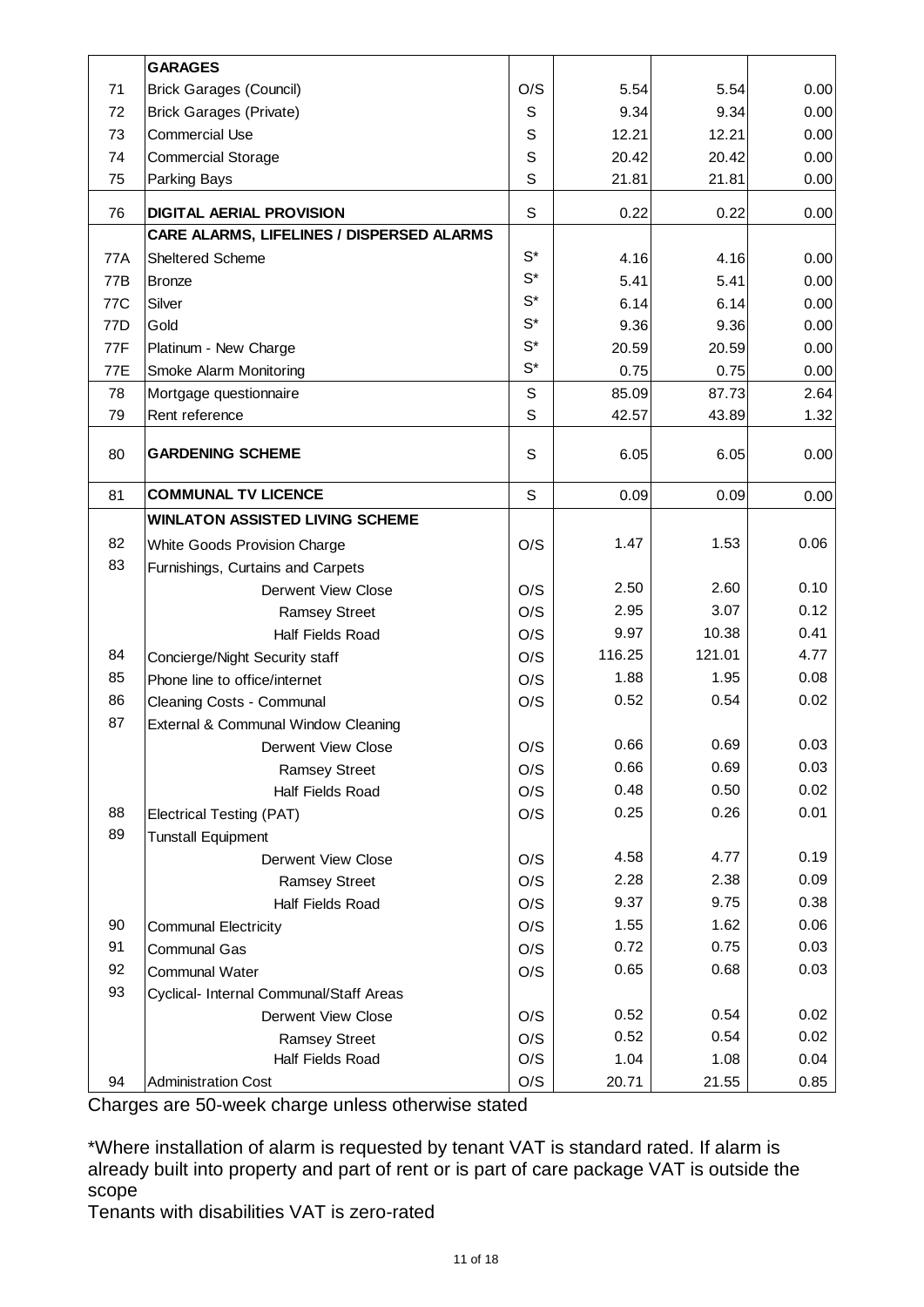

# Tackle inequality so people have a fair chance<br>INTEGRATED IMPACT ASSESSMENT TEMPLATE

| Title of proposal:                                                                                                                                                                                                                                                                                                                                                                                                                                                  |     |      |     |                          |           |                             |                               |                    |                                         | <b>Description of potential mitigation</b>                                                                                                                                                                                                                                                                                                                                                                                                                                                                                                     |
|---------------------------------------------------------------------------------------------------------------------------------------------------------------------------------------------------------------------------------------------------------------------------------------------------------------------------------------------------------------------------------------------------------------------------------------------------------------------|-----|------|-----|--------------------------|-----------|-----------------------------|-------------------------------|--------------------|-----------------------------------------|------------------------------------------------------------------------------------------------------------------------------------------------------------------------------------------------------------------------------------------------------------------------------------------------------------------------------------------------------------------------------------------------------------------------------------------------------------------------------------------------------------------------------------------------|
| Housing Revenue Account Rent and<br>Service Charges 2022/23                                                                                                                                                                                                                                                                                                                                                                                                         | Age | Race | Sex | reassignment<br>Gender i | Vilidesic | <b>Belief</b><br>eligion or | and<br>Pregnancy<br>Maternity | Sexual Orientation | Civil<br>and<br>Partnership<br>Marriage |                                                                                                                                                                                                                                                                                                                                                                                                                                                                                                                                                |
| Equality impact: $(\checkmark)$ all that apply. The<br>assessment should also consider impact on<br>council employees and carers where<br>applicable)<br>Annually the Council reviews it's rent<br>and service charges to take account of<br>inflation and other factors impacting<br>the charges to tenants.<br>Rental increases will be applied to all<br>18,750 properties and therefore will not<br>disproportionately impact a particular<br>group or persons. | ✔   |      |     |                          | ✓         |                             |                               |                    |                                         | Increases in rent and service charges are<br>subject to Government policy (The Rent<br>Standard). Currently rents can only increase<br>by up to CPI+1% which for 2022/23 is 4.1%.<br>The Rent Standard also requests registered<br>providers to endeavour to limit service<br>charge increases to within the same formula<br>but allows flexibility to cover the recovery of<br>the service cost.<br>In Gateshead 71% of tenants are in receipt<br>of welfare benefit either Housing Benefit or<br>Universal Credit. The proposed increases in |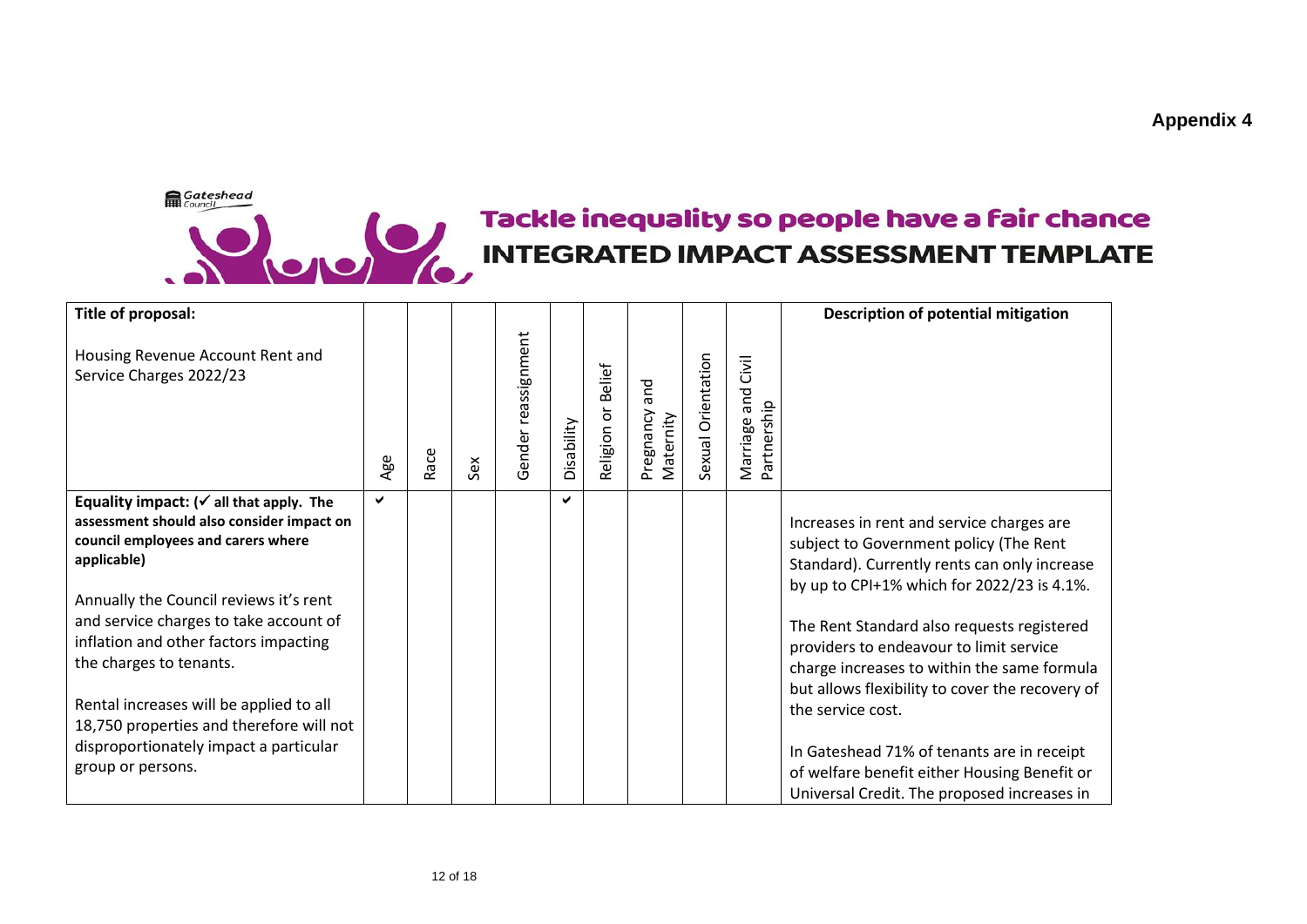| The equality impact therefore relates to<br>the increases proposed in relation to<br>service charges. However, consideration<br>is given to the cumulative impact of<br>both the rent and service charges.<br>The Council does not know the full<br>protected characteristics of all of its<br>tenants. We do know that a number of<br>our tenants are older/younger and have<br>disabilities so have identified these as<br>being the most relevant to this impact<br>assessment.                                                                                                                                                                                                                                                                                                                                                                                                                                                                                                                                                                                                                                                                                                                                  |                                                                                                                                                                                                                                                                                           |  | rent are in line with Government Policy and<br>should therefore be met by housing benefit.<br>In addition to this there are services<br>available to assist tenants:<br>Advice and Support Team - helping<br>people to maximise their income.<br>Debt Advice Team - helping people<br>$\bullet$<br>manage their debts.<br>Rent and Income Team - helping<br>$\bullet$<br>people sustain their tenancies.<br>There is a proposal to step the charges in<br>relation to communal cleaning in low and<br>mid rise blocks (impacting 450 properties)<br>which whilst above inflation increase this is<br>mitigating the impact of full cost recovery. |
|---------------------------------------------------------------------------------------------------------------------------------------------------------------------------------------------------------------------------------------------------------------------------------------------------------------------------------------------------------------------------------------------------------------------------------------------------------------------------------------------------------------------------------------------------------------------------------------------------------------------------------------------------------------------------------------------------------------------------------------------------------------------------------------------------------------------------------------------------------------------------------------------------------------------------------------------------------------------------------------------------------------------------------------------------------------------------------------------------------------------------------------------------------------------------------------------------------------------|-------------------------------------------------------------------------------------------------------------------------------------------------------------------------------------------------------------------------------------------------------------------------------------------|--|---------------------------------------------------------------------------------------------------------------------------------------------------------------------------------------------------------------------------------------------------------------------------------------------------------------------------------------------------------------------------------------------------------------------------------------------------------------------------------------------------------------------------------------------------------------------------------------------------------------------------------------------------|
| Age:<br>There are 1,365 tenancies within sheltered accommodation which predominately has a minimum<br>age of 60 (80 Void at time of preparation) that are likely to be disproportionately impacted due to<br>the additional service charges associated with this type of accommodation. There were 318 tenants<br>who are not in receipt of welfare benefits.<br>The table inserted at the end of the assessment demonstrates most tenants (78.4%) will see overall<br>increases in rent and service charges of between £3.00 and £3.99 per week. The pattern is the same<br>for those in sheltered accommodation at 67% however there are 7% (98) of tenants who will see<br>increases above £6 per week but of these 5 are void. 66 are in receipt of welfare benefit and all have<br>more than 50% of the increase benefit eligible. Those with the lowest percentage of increases that<br>are benefit eligible are in receipt of the care call service charge (see below).<br>The reason for the higher increases is to do with energy price increases. This is a national issue and<br>one which is impacting all households. Most tenants have their own metered supply and pay for<br>their energy directly. | Any reduction in the cost of a service is<br>passed onto the tenant.<br>As the majority of the proposed increase<br>relates to the rent and energy costs this is<br>something that will impact all tenants<br>equally and therefore specific mitigation is<br>not considered appropriate. |  |                                                                                                                                                                                                                                                                                                                                                                                                                                                                                                                                                                                                                                                   |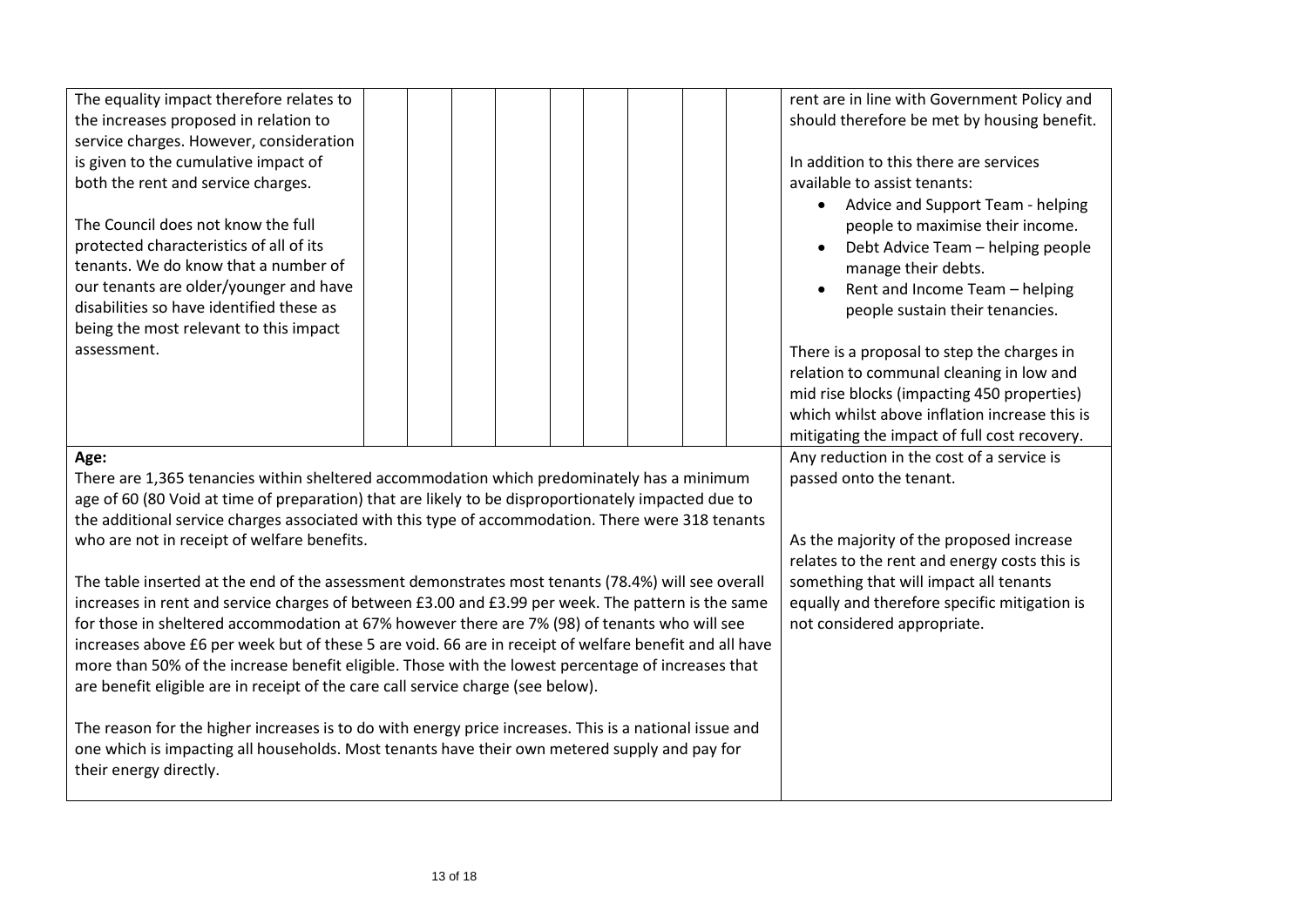| In addition, increases in the care call service charge is incorporated into this impact assessment<br>based on the increases proposed for the digital change which will impact certain tenants more than<br>others.                                                                                                                                                                                                                                                                                                                                                                                                                                                    |                                                                                                                                                                                                                                                                                                                                            |
|------------------------------------------------------------------------------------------------------------------------------------------------------------------------------------------------------------------------------------------------------------------------------------------------------------------------------------------------------------------------------------------------------------------------------------------------------------------------------------------------------------------------------------------------------------------------------------------------------------------------------------------------------------------------|--------------------------------------------------------------------------------------------------------------------------------------------------------------------------------------------------------------------------------------------------------------------------------------------------------------------------------------------|
| Disability:<br>Demand for adaptations in council homes remains high, with a large proportion of residents<br>defining themselves as having a disability.<br>In the last two years the Council has brought forward housing to specifically support people with<br>disabilities and this will be enhanced by a further number of units in 2022/23.<br>These properties have benefited from Homes England investment and as such are let on affordable<br>rents with the service charges incorporated into the rent and will therefore be subject to an<br>inflationary increase of 4.1%.                                                                                 | The charges in these schemes are welfare<br>benefit eligible and therefore given increases<br>are in line with the Government policy they<br>should be met by benefits where tenants are<br>eligible.                                                                                                                                      |
| Health impact: (eg physical, mental health, wellbeing, substance misuse)                                                                                                                                                                                                                                                                                                                                                                                                                                                                                                                                                                                               |                                                                                                                                                                                                                                                                                                                                            |
| The income raised through increasing rents and service charges to cover costs associated with their<br>provision and the increasing cost of delivering HRA services will continue to ensure the sustainability<br>of the HRA and will enable continued investment in the housing stock including the development of<br>new social housing to continue to meet the needs of Gateshead residents.<br>The Health and Wellbeing Strategy identifies clear outcomes to support the delivery of "Gateshead<br>Thrive". Housing is identified as one of the wider determinants of health and can play a vital role in<br>the long-term health and wellbeing of an individual. | Any council tenants experiencing a negative<br>impact on their health or wellbeing due to<br>financial difficulties with increased rent and<br>service charges, can access support from the<br>specialist housing teams (advice and<br>support, debt advice and rent and income)<br>or from referrals to other partners as<br>appropriate. |
| The Asset Management Strategy underpinned by the HRA business plan outlines the priorities for<br>investment in the stock which includes not only maintaining standards required by legislation but<br>also additional investment in ensuring there is adequate resources to adapt and build new housing<br>to meet the needs of those with disabilities and ensure older persons housing is fit for purpose.                                                                                                                                                                                                                                                          |                                                                                                                                                                                                                                                                                                                                            |
| The Council's emerging Homelessness Prevention and Rough Sleeping Strategy will aim to eradicate<br>rough sleeping in Gateshead, make homelessness a rare and one-off occurrence, and achieve<br>positive outcomes for anyone who is homeless. The HRA will help to support delivery of this strategy                                                                                                                                                                                                                                                                                                                                                                  |                                                                                                                                                                                                                                                                                                                                            |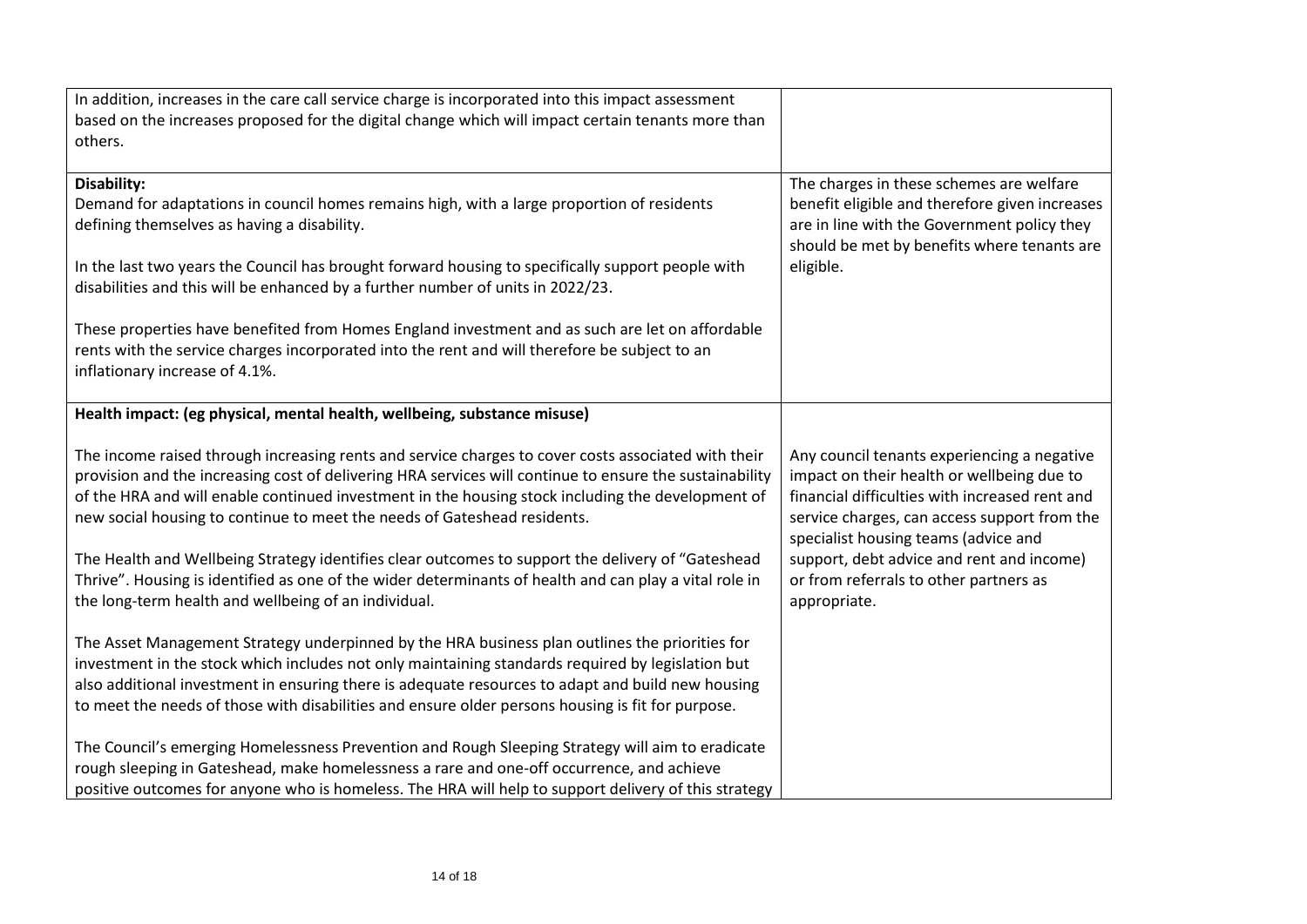| through the provision of much needed new affordable homes, and in contributing to the delivery of<br>services to support and realise sustainable tenancy solutions for vulnerable people.                                                                                                                                                                                                                                                                                                     |                                                                                                                                                                                                                         |
|-----------------------------------------------------------------------------------------------------------------------------------------------------------------------------------------------------------------------------------------------------------------------------------------------------------------------------------------------------------------------------------------------------------------------------------------------------------------------------------------------|-------------------------------------------------------------------------------------------------------------------------------------------------------------------------------------------------------------------------|
| Socio Economic impact: (eg neighbourhood, ward, area of deprivation, household group, income,<br>wealth)                                                                                                                                                                                                                                                                                                                                                                                      |                                                                                                                                                                                                                         |
| The rental increase proposed applies to all tenancies regardless of their socio-economic status or<br>location.                                                                                                                                                                                                                                                                                                                                                                               | See above regarding welfare support.                                                                                                                                                                                    |
| Some service charges are discretionary and therefore subject to individual decisions whilst others<br>are mandatory and part of the tenancy agreement.                                                                                                                                                                                                                                                                                                                                        |                                                                                                                                                                                                                         |
| Analysis of tenant impact has indicated that it is those tenants not in receipt of benefits who will<br>experience the increase in rent and service charges the most, as the proposed increases for 2022/23<br>will not be offset by the benefits system but will need to be paid for from their household income.                                                                                                                                                                            |                                                                                                                                                                                                                         |
| Environmental impact: (does the proposal impact on climate change and the Council's<br>commitment to be carbon neutral by 2030? Is the proposal in line with the Council's<br>Environmental Policy? Does the proposal increase natural resource use? Does the proposal<br>increase waste? Does the proposal increase pollution? Does the proposal impact on wildlife? Does<br>the proposal increase car use? Does the proposal increase energy use?)                                          |                                                                                                                                                                                                                         |
| The proposed increase enables the HRA to continue to be sustainable. Increases in inflation impact<br>the costs associated with the delivery of the Housing services including net zero carbon targets.                                                                                                                                                                                                                                                                                       |                                                                                                                                                                                                                         |
| Cumulative impact: (consider impact based on successive budgetary decisions relating to the<br>proposal or is the proposal part of wider budgetary considerations that may collectively have an<br>impact on service users, and is potentially at odds with the Thrive agenda)<br>Some tenants are also Care Call recipients and the digital transfer impact on the charges will also<br>impact some tenants in receipt of this service. The proposed impact of this has been built into this | Clients who are assessed for the provision of<br>care call equipment will undergo a financial<br>assessment to determine their ability to pay,<br>and nobody will be asked to pay more than<br>they are able to afford. |
| tenant impact assessment to ensure the cumulative impact is understood. The HRA rent and service<br>charge proposals do not however include the request to approve these charges as they are general<br>fund charges and part of the wider budget process.                                                                                                                                                                                                                                    | Existing clients will have protection if at the<br>point of charging introduction, (expected to<br>be from 1 April 2022) they are still in receipt<br>of services outside of their normal<br>assessment period.         |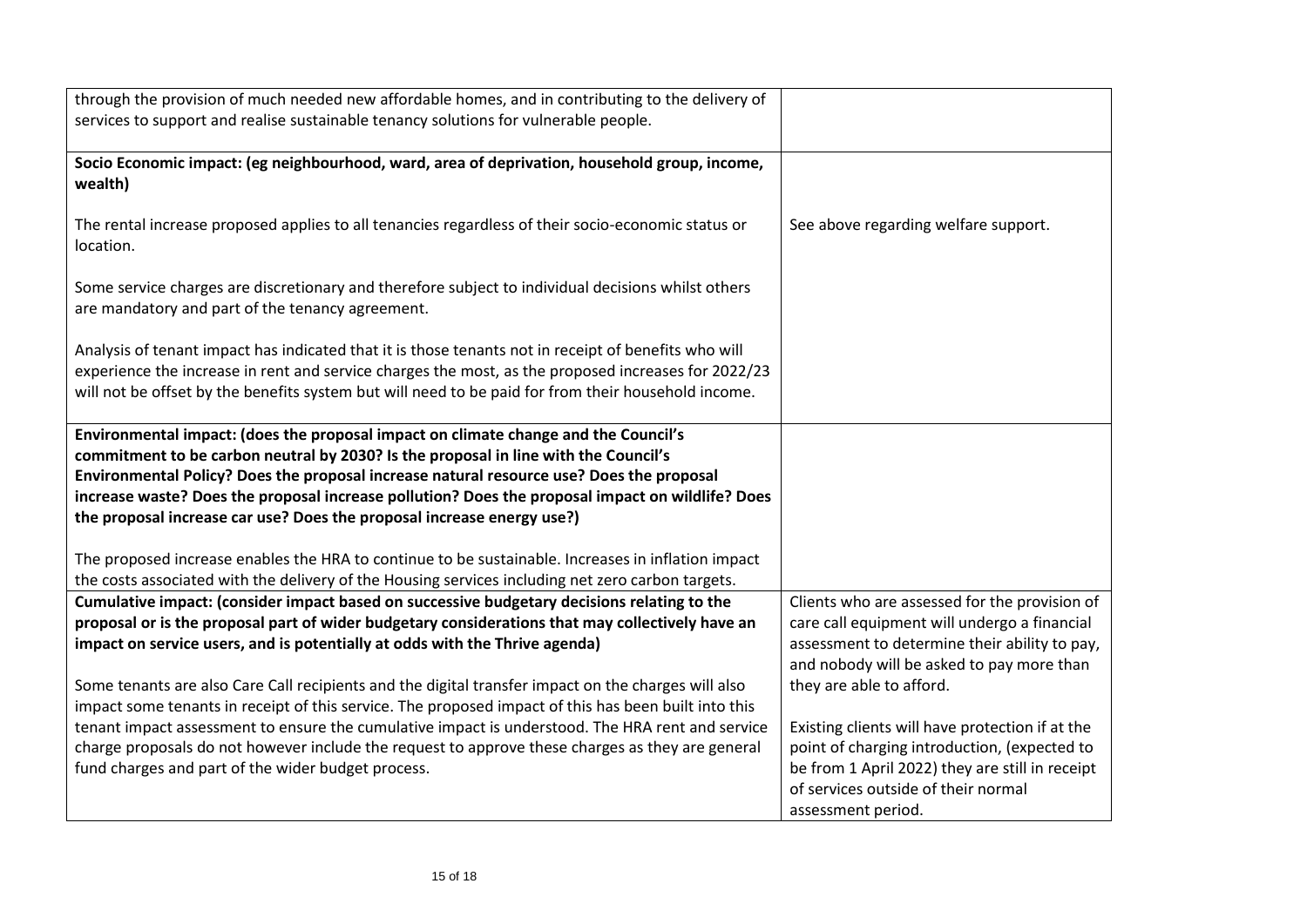| The Council collects water rates on behalf of Northumbrian Water. To enable the overall impact on | A separate IIA has been developed for the |
|---------------------------------------------------------------------------------------------------|-------------------------------------------|
| tenants to be considered it has been assumed that these charges will increase by CPI.             | Care Call service charges proposals for   |
|                                                                                                   | 2022/23.                                  |

**Summary of consultation/data/research undertaken to inform the assessment:**

**(eg feedback and engagement with service users, trade unions, employees, partners, public, benchmarking, case studies)**

A report to the Strategic Housing Board outlined the following:

- Rental increases and the potential to vary the amount of the increase together with the impact of that on the business plan and the income to the HRA.
- Key principles applied in calculating the service charges increases but at that time the actual proposals had not been fully worked through.

Discussions took place with officers in the Council's Energy Team regarding the potential increases arising from wholesale prices and information from the provider.

 $\downarrow$  as

**Signed: (completing officer) Kristina Robson – Corporate Finance Manager (Housing) Date: 29/12/2021**

**Service Director: (approved) John Shiel** 

**Date 7/01/2022**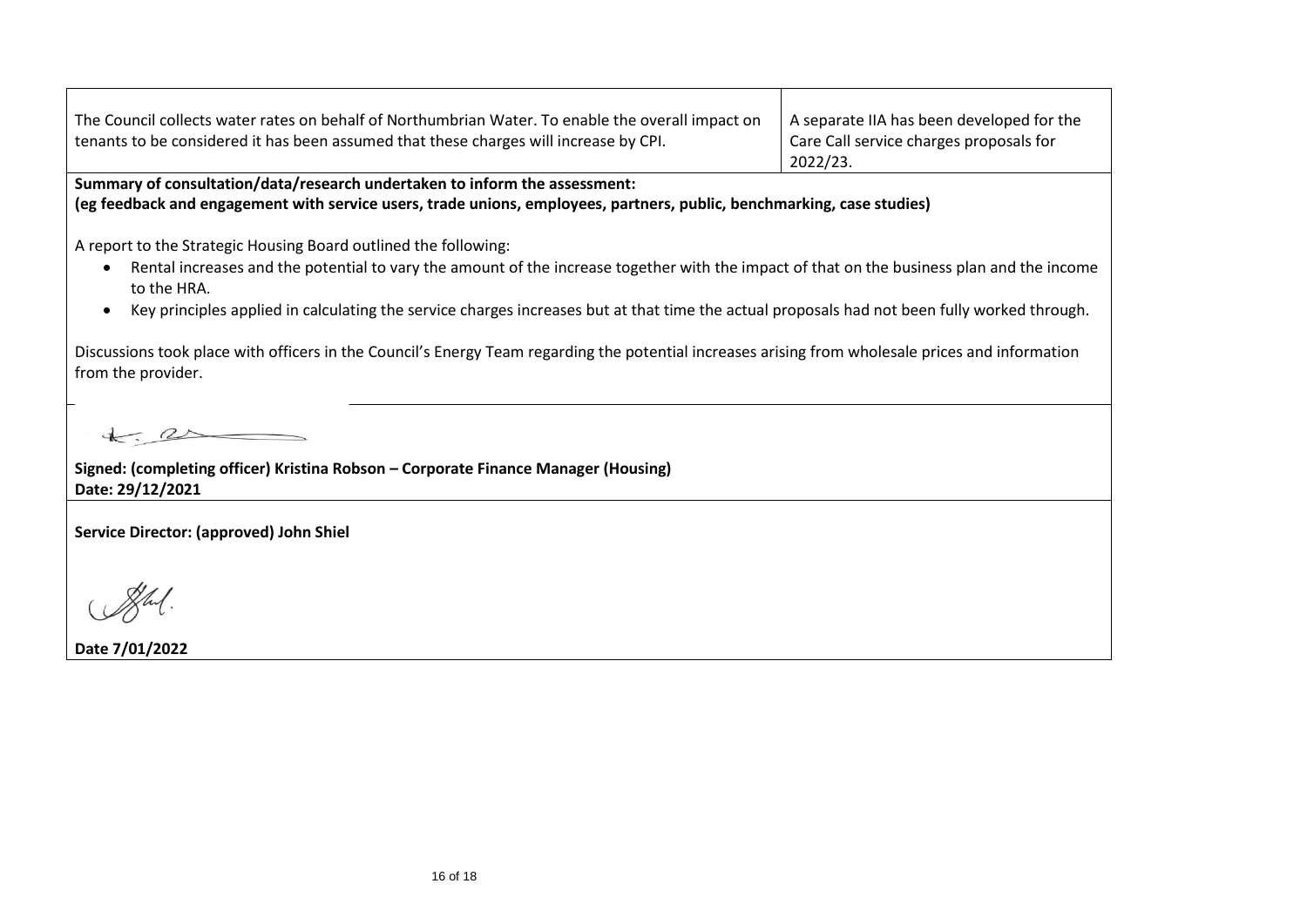#### **All Tenants Impact**

|                                |                                       | No. of tenants           |                          |                                          | % of tenants |                          |
|--------------------------------|---------------------------------------|--------------------------|--------------------------|------------------------------------------|--------------|--------------------------|
| <b>Summary of Movement</b>     | <b>Service</b><br><b>Charges only</b> | <b>Rent only</b>         | <b>Overall</b><br>charge | <b>Service</b><br><b>Charges</b><br>only | Rent<br>only | <b>Overall</b><br>charge |
| Reduction up to £0.99          | 6                                     |                          |                          | 0.0%                                     | 0.0%         | 0.0%                     |
| No change                      | 12,192                                |                          |                          | 65.0%                                    | 0.0%         | 0.0%                     |
| Increase up to £0.99           | 3,765                                 | $\overline{\phantom{0}}$ | $\overline{\phantom{0}}$ | 20.1%                                    | 0.0%         | 0.0%                     |
| Increase between £1.00 & £1.99 | 2,510                                 | 3                        | 3                        | 13.4%                                    | 0.0%         | 0.0%                     |
| Increase between £2.00 & £2.99 | 175                                   | 2,464                    | 989                      | 0.9%                                     | 13.1%        | 5.3%                     |
| Increase between £3.00 & £3.99 | 48                                    | 16,243                   | 14,705                   | 0.3%                                     | 86.6%        | 78.4%                    |
| Increase between £4.00 & £4.99 | 50                                    | 29                       | 2,446                    | 0.3%                                     | 0.2%         | 13.0%                    |
| Increase between £5.00 & £5.99 | 4                                     | 9                        | 501                      | 0.0%                                     | 0.0%         | 2.7%                     |
| Increase over £6               |                                       | 2                        | 106                      | 0.0%                                     | 0.0%         | 0.6%                     |
| <b>Total Tenants</b>           | 18,750                                | 18,750                   | 18,750                   | 100.0%                                   | 100.0%       | 100.0%                   |
|                                |                                       |                          |                          |                                          |              |                          |
| Max Increase                   | £5.93                                 | £6.69                    | £9.12                    |                                          |              |                          |
| Tenants affected               | 2                                     |                          | 2                        |                                          |              |                          |